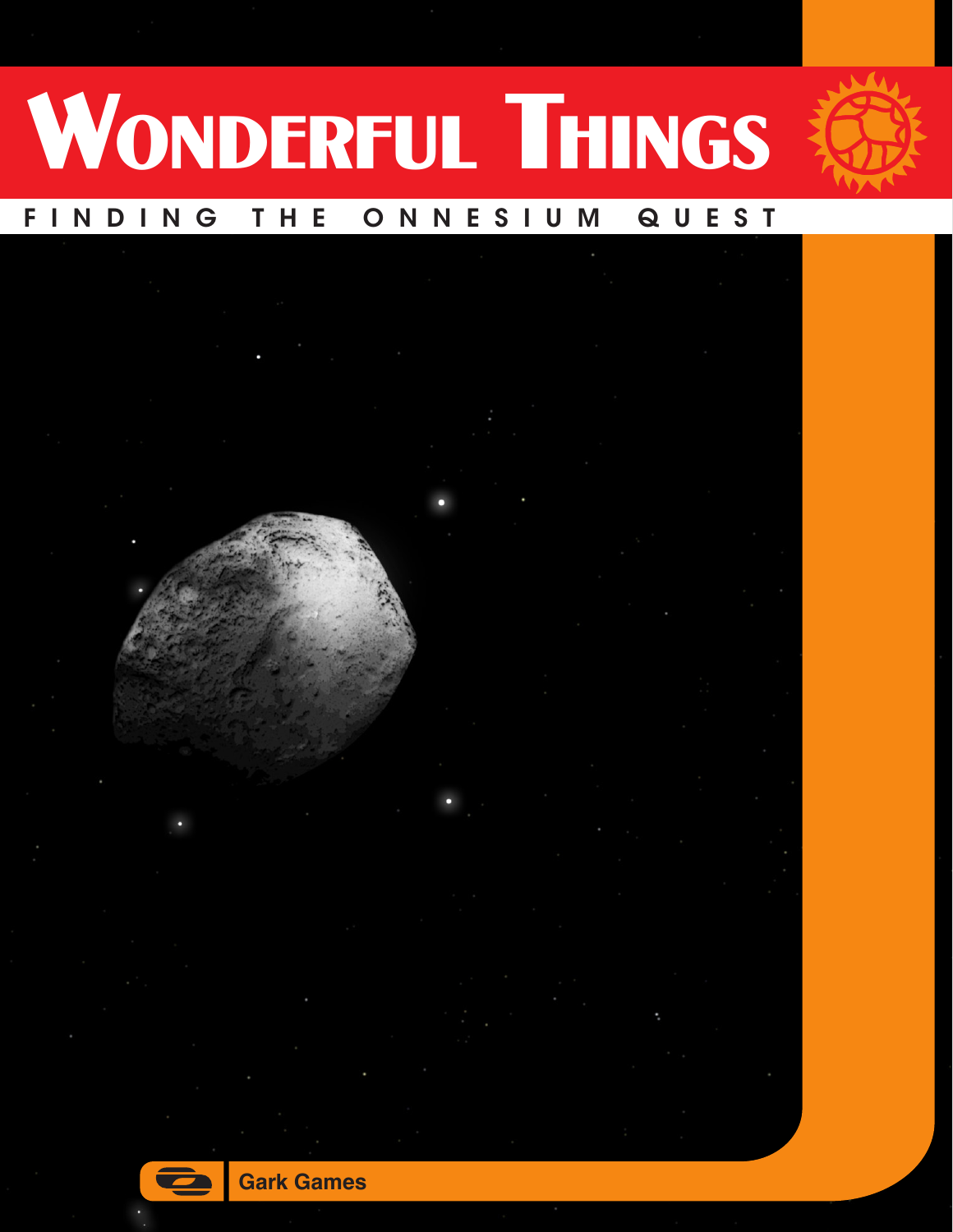Joe D. Fugate, Sr. Deb Zeigler DIGEST GROUP PUBLICATIONS 4/14/90

Dear Joe & Deb,

 In separate envelopes, each of you are recieving the final draft of The Onnesium Quest, Vol. I, Man-Hunt. Joe, yours is in disc form, Deb, yours is a hard copy. It´s been a long road and in some ways I´m sad to see it end, though I´m looking forward to getting started on Antares Down, not to mention seeing Man-Hunt in print ... finally.

 I want to thank you both for giving me the opportunity to write this and for your generous help and encouragement as it´s gone along. I´m extremely happy with the way it´s turned out and hope you will be too.

 Joe: enclosed with the disc is a set of updated floorplans, etc. I know you´re probably not going to be doing any interior colors in the finished Man-Hunt, shades of grey or line patterns will be just as good for showing the various gravitic zones on the V.C.R.I. floorplan. The files on the disc are numbered 01 through 29 to avoid confusion as to their intended order.

 I´m afraid it might be a little long. If this is the case, Appendix-B is, in my mind, the most expendable. As long as players are referred to the stats for the Seeker in the Imperial Encyclopedia, they should be okay. Honestly, I wouldn´t cry if all the player character stuff got the axe completely. Removing all the Appendixes puts it to about 197 pages. At somewhere in the neighborhood of 249 words per page, that´s almost dead on. I´ll leave this up to you.

Okay, I´m going to shut up now and let you read this thing.

Yours,

Philip Athans

 JOE: I need an answer to this question a.s.a.p. - Can I name the worlds in Antares Sector? I want to start on this and other detail stuff first and get it out of the way.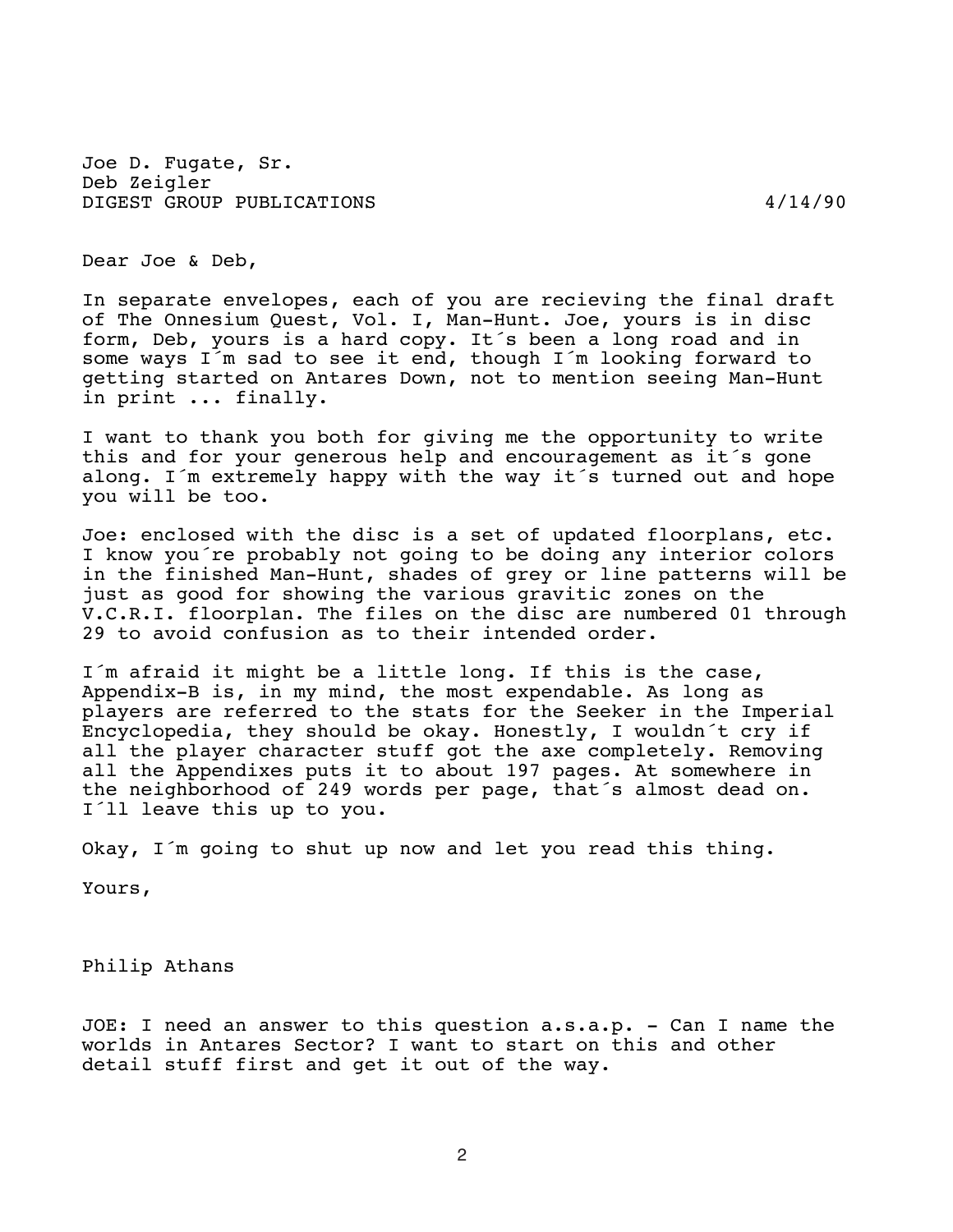# WONDERFUL THINGS FINDING THE ONNESIUM QUEST

**Written by:** Nick Gibbins and Joshua Bell

"It was sometime before one could see, the hot air escaping caused the candle to flicker, but as soon as one's eyes became accustomed to the glimmer of light the interior of the chamber gradually loomed before one, with its strange and wonderful medley of extraordinary and beautiful objects heaped upon one another. There was naturally short suspense for those present who could not see, when Lord Carnarvon said to me 'Can you see anything'.

I replied to him 'Yes, it is wonderful.'"

— The Diary of Howard Carter, 26th November 1922

*Manhunt: The Onnesium Quest Vol. 1* was considered one of Traveller's lost books for almost three decades. To understand why it was lost, and how it was rediscovered, it's worth knowing something about the publication history of *Traveller*, and the rise and fall of one of its most renowned licensees: Digest Group Publications.

#### **A BRIEF HISTORY OF DIGEST GROUP PUBLICATIONS**

During *Traveller*'s first decade (1977-87), Game Designers' Workshop published almost seventy items for *Traveller*, with its licensees publishing more than as many again during the same period. Some of its licensees became famous in their own right—FASA being the best-known example. However, the scale and rate of GDW's publishing schedule led to a certain degree of redundancy and inconsistency in the rules on offer. By 1986, *Traveller* had four systems for personal combat (*Book 1: Characters and Combat*, *Snapshot*, *Azhanti High Lightning* and *Striker*), two systems for space combat (*Book 2: Starships*—with variants—and *Book 5: High Guard*), two systems for ship building (*Book 2* and *High Guard* again), and a system for vehicular design and combat (Striker) that wasn't directly compatible with the basic personal combat rules. Moreover, the core *Traveller* rules for non-combat skills varied widely on a skill-by-skill and situation-by-situation basis, with little overall consistency (it should be noted that this still put *Traveller* ahead of most of its late 70s contemporaries).

Digest Group Publications was founded in 1985 by Gary Thomas, Joe and Patricia Fugate, and Nancy and Robert Parker in order to publish their quarterly *Traveller* magazine, The Travellers' Digest. In their first issue, Joe Fugate laid the groundwork for the first significant attempt to revise and rationalise the Traveller rules: he introduced a set of rules for designing robots, inspired in part by the vehicle design sequences in *Striker*; and he began a series of articles on using skills effectively, which would eventually become DGP's

universal task profile.

Joe Fugate's robot rules were expanded and republished by GDW in 1986 as *Book 8: Robots*, and DGP released the first of their own books—*Grand Survey*—at Origins later that year. Thomas and Fugate later wrote in Travellers' Digest #6:

"our booth [at ORIGINS 86] was next to GDW's booth, and we had plenty of opportunities to chat with Marc Miller while we were there. He gave us permission to do some pretty exciting things with coming issues of the magazine." (Thomas and Fugate, 1986)

The impression that DGP made on Miller was favourable, and in 1987 DGP began to hint at big news in Traveller's future:

"A certain reader likes the way we handle Traveller, and *particularly likes our ability to tie rules together into one re*alistic, playable package. [...] The appreciative reader just happens to be Marc Miller himself, the original author of Traveller. He has asked us to help him make the 50+ volumes of available Traveller material more accessible" (Thomas and Fugate, 1987a)

This accessible version was *MegaTraveller*, which was formally announced in Challenge #29 (Miller et al, 1987) to coincide with the 10th anniversary celebrations for *Traveller*. Thomas and Fugate went on to clarify DGP's future relationship to *Traveller* and GDW:

"Game Designers' Workshop [...] has commissioned our

Copyright 2002 Nicholas Gibbins and Joshua Bell

This work is licensed under Attribution-NonCommercial-ShareAlike 4.0 International. To view a copy of this license, visit [http://creativecommons.org/licenses/](http://creativecommons.org/licenses/by-nc-sa/4.0/) [by-nc-sa/4.0/](http://creativecommons.org/licenses/by-nc-sa/4.0/)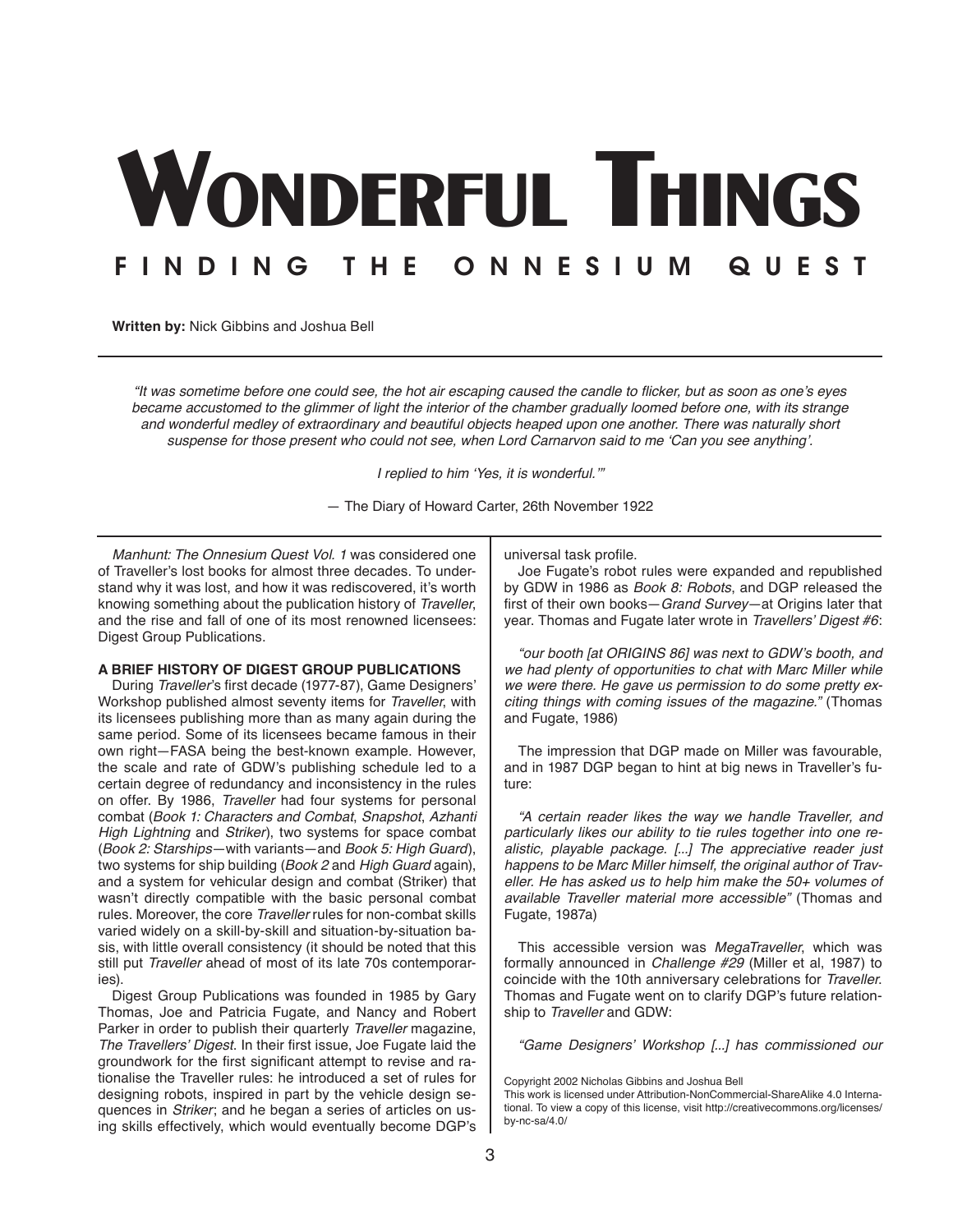staff here at Digest Group Publications to revise and enhance the Traveller rules." (Thomas and Fugate, 1987b)

DGP had therefore moved beyond being a mere licensee to playing a pivotal role in the creation of *MegaTraveller*. Mike Mikesh summarised the relationship between GDW and DGP rather bluntly in Tiffany Star #9:

"[The] wardship of Traveller has been quietly moving from GDW to the hands of DGP. It's still Marc Miller's game, and GDW owns it. But the defacto authority any more is DGP. Marc's confidence in DGP is such that he really doesn't have to review anything that's gone to Boise [DGP's location] first." (Mikesh, 1989)

Unfortunately, this growing responsibility took its toll on DGP, as Fugate noted in Tiffany Star #16:

"DGP has been growing so much in the last 6 months of 1989 that Joe Fugate's and Rob Caswell's time has become overburdened with administrative responsibilities (trying to manage sales and marketing, overall planning for strategic direction in the next few years, finding new contributors, convention planning, answering mail, editing magazine material—and on and on...), leaving little time to do actual product development (the fun stuff: writing products, drawing illos, and toying with ideas.)" (Fugate, 1990)

Meanwhile, the upheaval to the *Traveller* universe caused by the assassination of Strephon and the subsequent civil war deepened into the Hard Times, and GDW began to consider changes to *Traveller*'s ongoing storyline to give it a grittier feel that was more in keeping with contemporary tastes in RPGs. GDW had also been taking steps to rationalise the rules used in their RPG offerings. Following the publication of 2nd edition Twilight: 2000 in 1990, the same d10-based (later d20-based) system was used for both Cadillacs and Dino*saurs* and Dark Conspiracy; with the discontinuation of *Traveller: 2300*/2300AD and Space:1889, this left *Traveller* as the only GDW game to not be using the new GDW house system.

In late 1991, Marc Miller decided to take a break from the day-to-day business of GDW (Wolf and Miller, 2017), so leaving it without the guiding force behind *Traveller*. Mike Mikesh summarised this momentous change as follows:

"Marc Miller has left GDW, at least for the next several years. This was a long time coming and not a real surprise. Marc is still one of the owners of the company.

Dave Nilsen at GDW has taken over responsibilities for overseeing the Traveller product line." (Mikesh, 1991b)

Nilsen had joined GDW in October 1991 (Sturgeon, 1992; Nilsen, 2004), initially as an editor but soon progressing to line manager for *Traveller*, which gave him control over its future direction beyond *MegaTraveller*. Fugate expressed his concerns in a post on the HIWG (History of the Imperium Working Group) GEnie forums on 9th November, and started to pivot DGP away from its current role as a *Traveller* licensee to being the publisher of its own science fantasy RPG: *AI* (Artificial Intelligence).

"After much thoughtful consideration, DGP's MegaTraveller production has been put on hold, pending the release of AI and gaining a better understanding of GDW's direction re*-* garding MegaTraveller." (Fugate, 1991)

Nilsen's response was suitably emollient: *"THIS IS NOT A*  WHOLESALE TRASHING OF EVERYTHING WE'VE EVER PUT OUT. It is an evolutionary development that will be as true as possible to everything that has gone before." (Nilsen, 1991).

Fugate's announcement of the suspension of DGP's *Traveller* product development understated the permanence of this move; in AAB Proceedings #18B, Clay Bush noted that "DGP is leaving Traveller entirely after MTJ4 [The MegaTraveller Journal #4]" (Bush, 1992a). At the GDW writers' conference in Bloomington in August 1992 (after Gen Con/Origins '92), GDW were firm in the new direction that *Traveller* was to take. As Bush later put it:

"no letter or argument will stop the appearance of the Virus or the Crash now" (Bush, 1992b)

The public announcement of the new edition of *Traveller*—Traveller: The New Era—came in Challenge #64 (Nilsen, 1992a), shortly followed by the confirmation that this new edition would use the GDW house system (Nilsen, 1992b). DGP's final Traveller product—The MegaTraveller Journal #4—was released in March 1993, and contained a bittersweet farewell from Fugate:

"As much as we love Traveller (and we're true fanatics about the game), we've decided to no longer support the game with GDW's release of Traveller: The New Era. There are lots of reasons for this, the most significant being our desire to control a game's direction ourselves. GDW owns Traveller—we don't. And believe me, we've asked GDW if they would ever consider selling the rights to the game to us, but we always get a firm and definite "no."

[...] Marc Miller isn't actively involved in the design of New Era, so us "old-timers" here on the staff aren't as interested in the direction of the game minus Marc's influence.

Right or wrong, as the game's original designer, Marc Miller was Traveller to us. Somehow, it's just not the same. Even though New Era may be the best thing since sliced bread, enough is changing that we don't feel Traveller is still the game we fell in love with. But then, maybe we're just too set in our ways." (Fugate, 1993)

Fugate closed DGP's doors in 1993 for several reasons: dissatisfaction with the direction in which GDW was taking Traveller; declining sales across the games industry; and the heavy toll that running DGP in addition to holding down a day job had placed on Fugate's family life (Fugate, 2004b).

During the eight years that DGP was in operation, they released 25 magazine issues (of Travellers' Digest and *The*  MegaTraveller Journal) and eleven books. DGP staff also wrote two books for GDW (*Book 8: Robots* and Knightfall) and had additional design or editing credits on a further six.

In 1995, Fugate sold DGP's remaining assets, including the copyrights to DGP's books and their game-in-progress *AI*. Their *Traveller* books have subsequently remained out of print, and *AI* was never published.

#### **THE ONNESIUM QUEST**

The earliest published reference to Phil Athans' Onnesium Quest trilogy was in Tiffany Star #11 (Fugate, 1989); Fugate gave DGP's publishing schedule, including Onnesium Quest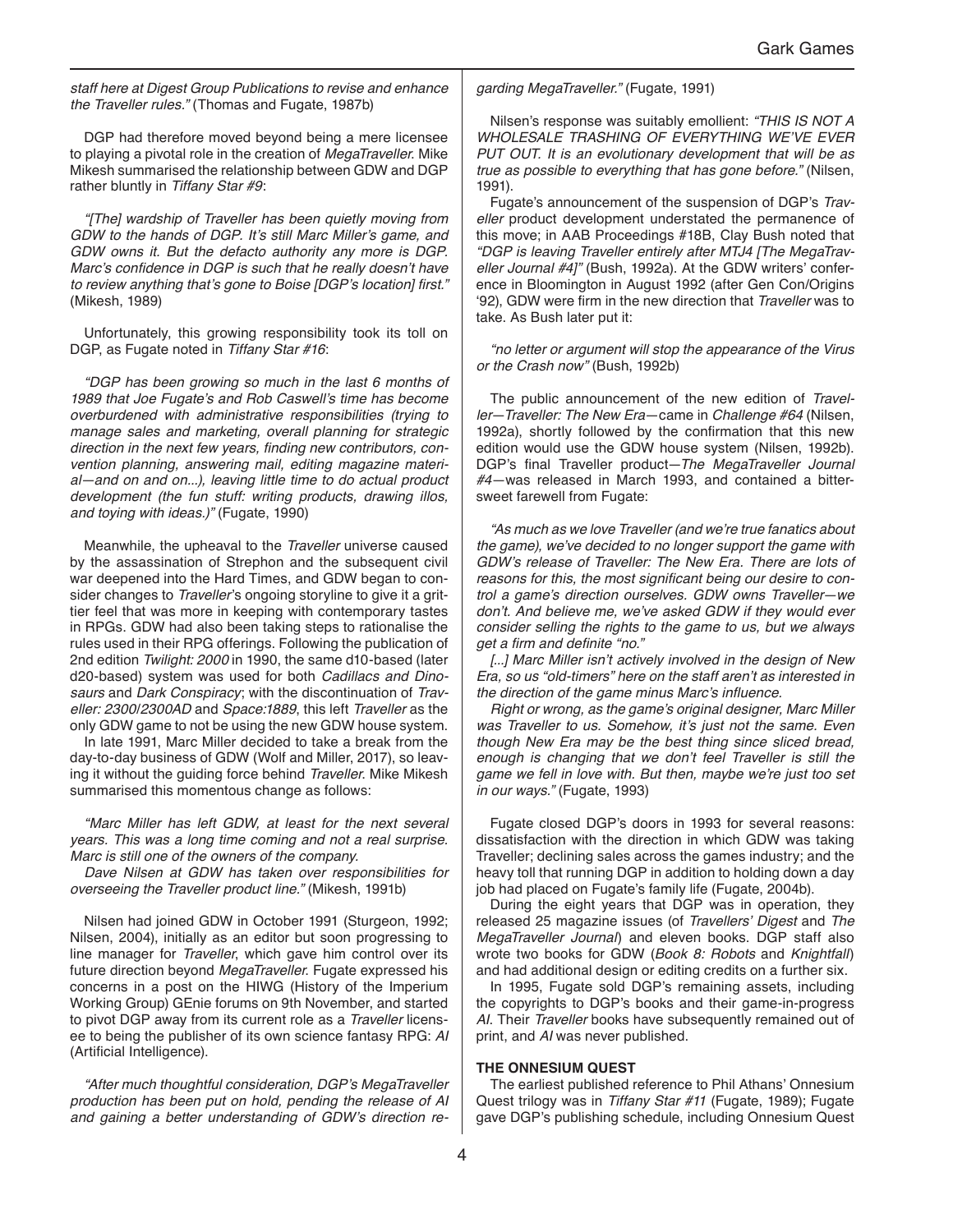Volumes 1 (Manhunt) and 2 (Antares Down) for 1990. Phil Athans delivered the final draft of Manhunt to DGP in April 1990 (Athans, 1990). By the time that Travellers' Digest #20 went to press in the early summer of 1990, the schedule for Vol. 1 Manhunt had slipped to that year's GenCon in August:

"On schedule (more or less)... Manhunt (Onnesium Quest Trilogy, vol 1): The first in a trilogy of adventures where the player characters seek out the fabled Victory Belt, a mythical planetoid belt of untold wealth in onnesium-118. A GenCon '90 release. 56 pages \$8.95" (Thomas and Fugate, 1990)

Both Travellers' Digest #20 and #21 carried advertisements for *Manhunt*, those in the latter including some tantalising artwork by Rob Caswell. However, the *Onnesium Quest* was not released at GenCon '90; Rob Caswell's editorial in *The*  MegaTraveller Journal #2 listed it as a 1991 release (Caswell, 1991), and noted that it was "now a single, 104-page adventure/sourcebook" rather than a three-volume adventure. Mike Mikesh further elaborated on this in September 1991:

"I had an enjoyable phone conversation with Phil [Athans] on Sep 2, author of ONNESIUM QUEST. Its now a single 104 page book, not a trilogy. Although the characters still travel from Vland to the Antares system, it will predominantly focus on Antares Sector. [...]

Among the highlights are the TL17 robot world Sabmiqys, and the Antares system itself. An important ramification of a supergiant star is a jump limit many hundreds of AU in radius. Travel from the main world out to the starport is usually by high gee ramscoop!" (Mikesh, 1991)

As noted above, DGP made the decision to put its *Mega-Traveller* production on hold in the autumn of 1991, but the fate of the *Onnesium Quest* was more final: it was summarily cancelled. Fugate explained this decision in Tiffany Star #29:

"We didn't feel right keeping Philip in the dark concerning our decision to put all MegaTraveller production on hold for the next year. So we told him our priority for the foreseeable future is AI, not MegaTraveller." (Fugate, 1991)

With this, the rights to *Manhunt* returned to Philip Athans; they were not sold as part of DGP's assets in 1995.

#### **DIGITAL ARCHAEOLOGY**

In 2014, Philip Athans discovered his floppy disks containing the manuscript for Manhunt. He contacted Marc Miller, who enlisted help from Don McKinney to try to recover the data. Unlike today, where a small number of applications are used for editing files and they are all generally capable of sharing data, during the early 1980s there were hundreds of incompatible word processing titles. There were also a wide variety of competing computer systems, which were physically incapable of sharing disks and data. Fortunately, Philip Athans and Marc Miller had both used computers from the Apple II line, popular in the 1980s and predating the Macintosh. There is a thriving "retrocomputing" scene, where hobbyists maintain old computers and have devised ways of extracting data from old disks for use on modern systems.

Don McKinney contacted Joshua Bell (creator of the TravellerMap.com site), who in turn recruited David Finnigan, author of the The New Apple II User's Guide. David was able to safely recover the data from the old disks into "disk images", or digital copies of the complete disks. These disk images can be used in emulators, programs that simulate entire old computer systems. While the disk images had been preserved, there was still a mystery of how to interpret the data. Further sleuthing tracked down the specific application that had been used to create the files on the disks ("Magic Window"), and Joshua Bell was able to run the application in an emulator and load files from the disk images, viewing the files for the first time in nearly a quarter-century. To produce a draft manuscript, the files were "printed" on a simulated printer, producing a PDF with the actual text embedded. This turned into the draft for *Manhunt*.

#### **REWRITING THE PAST**

The question of what is—and what is not—considered to be a canonical part of the *Traveller* universe is essentially a matter of hermeneutics. In preparing *Manhunt* for belated publication, we had to decide whether we would publish it as-is, or amend it in order to make it more consistent with the thirty years of additions to *Traveller*'s canon that have been made since Philip Athans submitted his final draft to DGP.

Further complicating this decision is the canonicity of DGP's books; given that the current rights holder has made no attempt to republish them, they are broadly considered to have been removed from the Traveller canon, but at the time that *Manhunt* was written they were a core part of the canon, not least due to DGP's central role in the development of *MegaTraveller*.

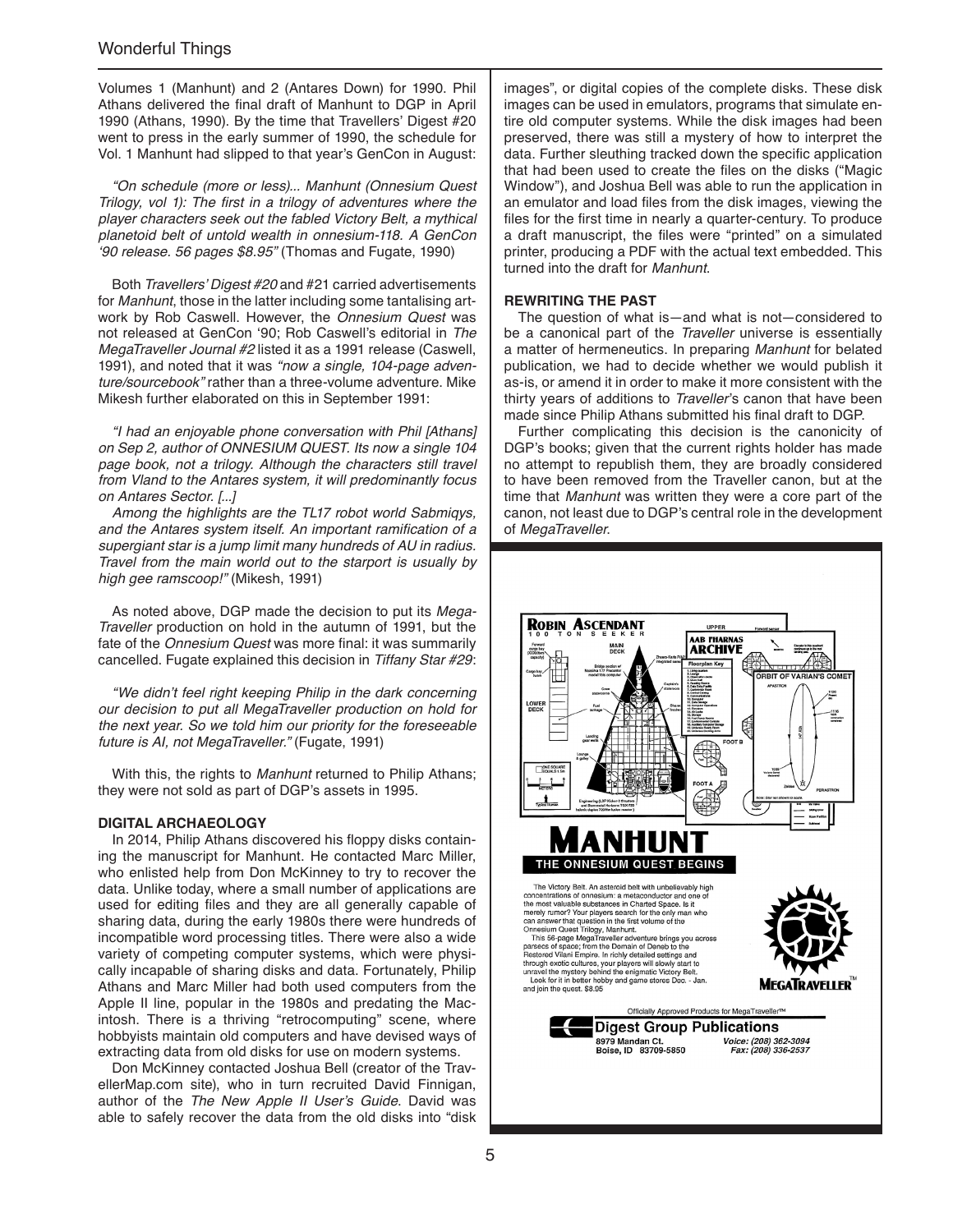The adventure is set during the latter years of the Rebellion, but before the beginning of the Hard Times era (1125- 1130). As such, we were not concerned with later changes; Virus and the Rape of Trin are still in the future.

At the time that *Manhunt* was written, little had been published about the world of Trin beyond its UWP, which was first published in Supplement 3: The Spinward Marches in 1979. The later Spinward Marches Campaign from 1985 did not add any further information about Trin.

The first book to consider Trin in more detail was Steve Jackson Games' Behind the Claw from 1998, which names the system's gas giant Orslei, the inner system world of Scorcher and the iceball world of LSP Spinward. This information was repeated in Mongoose's 2008 sourcebook on the Spinward Marches; both were written by Martin Dougherty.

We chose to combine the extended system data from Philip Athans' draft with the details created by Martin Dougherty, and added in a mention of the naval inactive ship facility co-located with the naval base, as described in GDW's *Regency Sourcebook* from 1995. The climate of Trin was changed from Athans' warm world to the "chilly, semi-desert" of Dougherty's Behind the Claw.

However, we decided to keep the Reddening and the Shrievalities that Athans described; they were too interesting to discard. Strictly speaking, this means that the Trin of *Manhunt* diverges slightly from the canon as represented by the Mongoose sourcebook.

In comparison, the world of Fharnas (Vland 2328) had not been previously considered in the Traveller canon; the majority of the system information in Athans' draft was therefore compatible with the current state of the canon, with one exception: Fharnas' atmosphere. The UWP for Fharnas was first published in DGP's *MegaTraveller Alien Vol.1: Vilani & Vargr*. At some point during the cleaning of world data as part of the T5 Second Survey process, the atmosphere of Fharnas changed from A (exotic - which Athans had fleshed out as an ammonia taint) to D (dense, high). No rationale for this change for T5SS was recorded, so we made the decision to keep the atmosphere as Athans had described it, and to change the value in T5SS back to that present in previous sources.

One relatively minor change which did not arise from the vagaries of Traveller canon was the description of Varian's Comet. At the time that *Manhunt* was written, there had been comparatively few cometary missions, the 1986 ESA Giotto encounter with 1P/Halley being the best known, Since then, robotic spacecraft have returned coma samples to Earth (the NASA Stardust mission in 1999), landed on a comet nucleus (the ESA/DLR Rosetta/Philae mission to 67P/Churyumov– Gerasimenko launched in 2004) and studied the interior composition of a comet (the NASA Deep Impact mission to 9P/ Tempel launched in 2005). These missions have dramatically advanced our understanding of comets. Far from being "dirty snowballs", comet nuclei are more like "icy dirtballs" and are covered in a layer of dust that gives them a very low albedo. Given Traveller's reputation for paying attention to science, it seemed appropriate to bring this material up to date.

Finally, the titular element of the trilogy, Onnesium-118, was overtaken by the science a decade after Phil Athans wrote *Manhunt* (and two decades after the Keith brothers came up with the element in FASA's Uragyad'n of the Seven Pillars from 1981). The element with atomic number 118 was first synthesized by a joint US-Russian team of scientists at Russia's Joint Institute for Nuclear Research in 2002, and in 2016 was formally named *oganesson*, after Yuri Tsolakovich Oganessian, the leader of the JINR. The most stable isotope of oganesson found so far, <sup>295</sup>Og, has a half-life of only 181ms; we must assume that the onnesium-118 that is the subject of this adventure is a particularly long-lived isotope.

#### **LOOKING TO THE FUTURE**

Although a complete manuscript existed for *Manhunt*, the remainder of the *Onnesium Quest* was far less well developed. There are not known to be any outlines, and (as noted above) even the number of volumes planned by DGP varied during the development of *Manhunt*.

In the *Manhunt* manuscript, Athans named volumes 2 and 3—Antares Down, and *Beyond the Seventh Moon*—and provided a little information on the contents of the former: a raid on a deep meson gun in the Antares system, and a rescue mission to the interdicted TL17 world of Sabmiqys. Fugate (2004a) later recalled some further details that seem to pertain to the latter: the Victory Belt was outside the borders of the Imperium, in a (presumably barren) system which could only be reached with Jump-6; and the source of the onnesium-118 was a planetoid which was the homeworld of an extinct TL minor human race.

These details would suggest a location in the Lesser Rift on the border with the Julian Protectorate, with several possible candidates in the Star's End and Arzul sectors. The stellar positions for both of those sectors had first been specified in DGP's *Vilani and Vargr* from 1990, but there was no data for those systems at the time that *Manhunt* was written (this was later created by Jeff Zeitlin for the Zhodani Base); it is therefore not possible to determine the intended location of the Victory Belt with any certainty.

#### **A NOTE ON STYLE**

The production of *Manhunt* was well-advanced at the time of its cancellation. Rob Caswell had finished several pieces of art for it: the deckplans shown in the advert for Manhunt in Travellers' Digest #21, reproduced on the previous page; the character portraits in Appendix A; and the elevation view of the Fharnas archive.

In preparing *Manhunt* for long-overdue publication, we tried to keep the new art as close in style to that used by DGP. We took specific inspiration from Rob Caswell's deckplan for the Robin Ascendant, from the fragment of his floorplan for the Fharnas archive (which itself seems to have been strongly influenced by the the layout of the labyrinthine library in Umberto Eco's The Name of the Rose), and from Joe Fugate's illustration of the LSP Medrobot from *101 Robots*.

As a tribute to the high production standards that DGP set, we strived to faithfully reproduce the typography of DGP's *MegaTraveller*-era books. This house style evolved between 1988's The Early Adventures and their final book in 1991, *The MegaTraveller Alien Vol. 2: Solomani and Aslan*. Given that Manhunt was originally due to have a 1990 or 1991 release, we based the layout and typography of this book on 1990's The Flaming Eye, which would have been its closest contemporary.

— Nick Gibbins and Joshua Bell, April 2022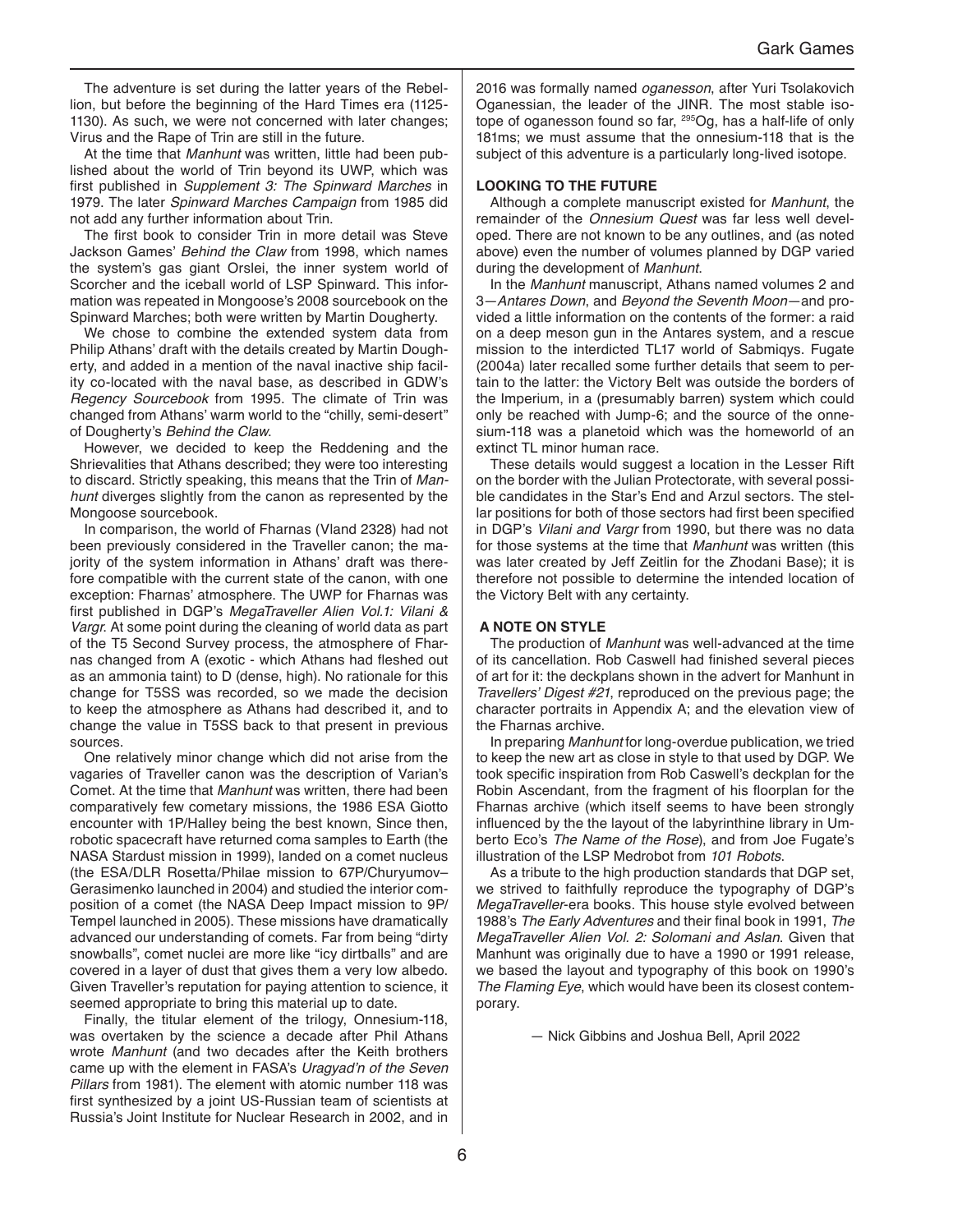#### **REFERENCES**

Athans, P. (1990) Correspondence to Joe Fugate and Deb Zeigler, 14th April 1990. Bush, C. (1992a) Yiklerzdanzh State Report - August 1992. AAB Proceedings, 18B, p.3. Bush, C. (1992b) MegaTraveller is Dead; Long Live Traveller! AAB Proceedings, 19, p.1. Caswell, R. (1991) Helm Report. The MegaTraveller Journal, 2, p.4. Fugate, J.D. (1989) Thunder from Above. Tiffany Star, 11, p.1. Fugate, J.D. (1990) Thunder from Above. Tiffany Star, 16, p.1. Fugate, J.D. (1991) DGP puts MT Production on Hold During Production of AI. Tiffany Star, 29, p.2. Fugate, J.D. (1993) Helm Report. The MegaTraveller Journal, 4, pp.2-3. Fugate, J.D. (2004a) Forum post. Citizens of the Imperium. Available online at: <https://www.travellerrpg.com/index.php?post/173255> Fugate, J.D. (2004b) Forum post. Citizens of the Imperium. Available online at: <https://www.travellerrpg.com/index.php?posts/173458> Miller, M.W. et al (1987) A Decade of Traveller. *Challenge*, 29, pp.18-21. Mikesh, M. (1987) What in the Stars. Tiffany Star, 9, p.1. Mikesh, M. (1991a) Who's Doing What. Tiffany Star, 28, p.6. Mikesh, M (1991b) What in the Stars. Tiffany Star, 29, p.1. Nilsen, D. (1991) Traveller: The New Era. Tiffany Star, 29, pp.3-5. Nilsen, D. (1992a) From the Management. *Challenge*, 64, p.4. Nilsen, D. (1992b) "and furthermore...". *Challenge*, 66, p.6. Nilsen, D. (2004) Forum post. Citizens of the Imperium. Available online at: <https://www.travellerrpg.com/index.php?posts/114449> Sturgeon, M. (1992) New Staff. *Challenge*, 56, p.4 Thomas, G.L and Fugate, J.D. (1986) Editors' Digest, *Travel*lers' Digest, 6, pp.4-5. Thomas, G.L and Fugate, J.D. (1987a) Editors' Digest, *Trav*ellers' Digest, 8, p.5. Thomas, G.L and Fugate, J.D. (1987b) Editors' Digest, *Trav*ellers' Digest, 9, p.3. Thomas, G.L. and Fugate, J.D. (1990) Editors' Digest. *Travel*lers' Digest, 20, p.3. Wolf, M. and Miller, M.W. (2017) Interview with Marc Miller. Stargazer's World. Available online at: [https://stargazer](https://stargazersworld.com/2017/05/15/interview-with-marc-miller/)[sworld.com/2017/05/15/interview-with-marc-miller/](https://stargazersworld.com/2017/05/15/interview-with-marc-miller/)